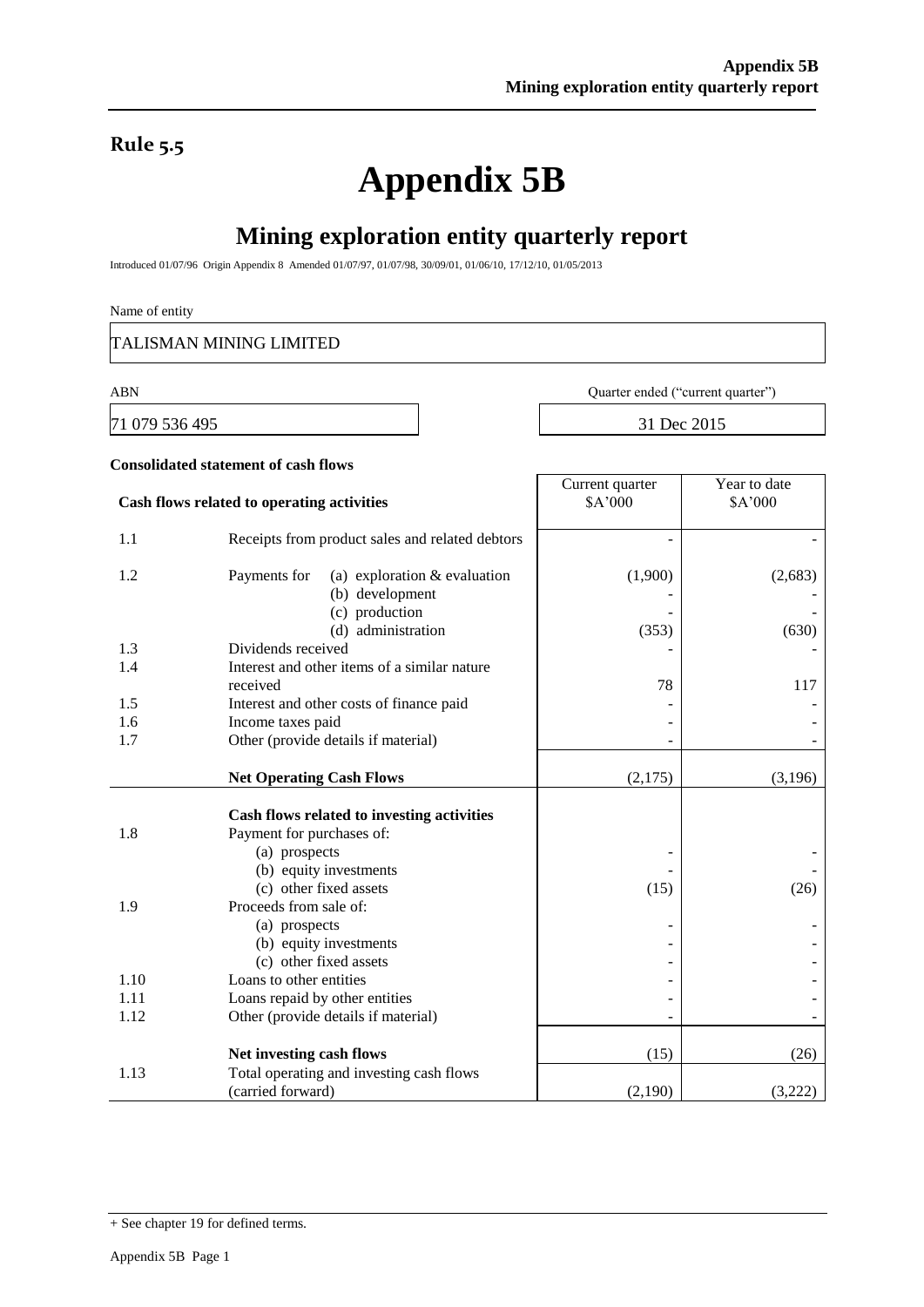| 1.13 | Total operating and investing cash flows      | (2,190)                  | (3,222) |
|------|-----------------------------------------------|--------------------------|---------|
|      | (brought forward)                             |                          |         |
|      |                                               |                          |         |
|      | Cash flows related to financing activities    |                          |         |
| 1.14 | Proceeds from issues of shares, options, etc. | -                        | 8,000   |
| 1.15 | Proceeds from sale of forfeited shares        | -                        |         |
| 1.16 | Proceeds from borrowings                      | -                        |         |
| 1.17 | Repayment of borrowings                       | -                        |         |
| 1.18 | Dividends paid                                |                          |         |
| 1.19 | Other (share issue costs)                     | $\overline{\phantom{a}}$ | (400)   |
|      | Net financing cash flows                      |                          | 7,600   |
|      | Net increase (decrease) in cash held          | (2,190)                  | 4,378   |
| 1.20 | Cash at beginning of quarter/year to date     | 11,272                   | 4,704   |
| 1.21 | Exchange rate adjustments to item 1.20        |                          |         |
| 1.22 | Cash at end of quarter                        | 9,082                    | 9,082   |

#### **Payments to directors of the entity and associates of the directors, related entities of the entity and associates of the related entities**

|      |                                                                  | Current quarter<br>\$A'000 |
|------|------------------------------------------------------------------|----------------------------|
| 1.23 | Aggregate amount of payments to the parties included in item 1.2 | 122                        |
| 1.24 | Aggregate amount of loans to the parties included in item 1.10   |                            |

1.25 Explanation necessary for an understanding of the transactions

Remuneration to Directors

#### **Non-cash financing and investing activities**

2.1 Details of financing and investing transactions which have had a material effect on consolidated assets and liabilities but did not involve cash flows

N/A

2.2 Details of outlays made by other entities to establish or increase their share in projects in which the reporting entity has an interest

See commentary in section 6.1

<sup>+</sup> See chapter 19 for defined terms.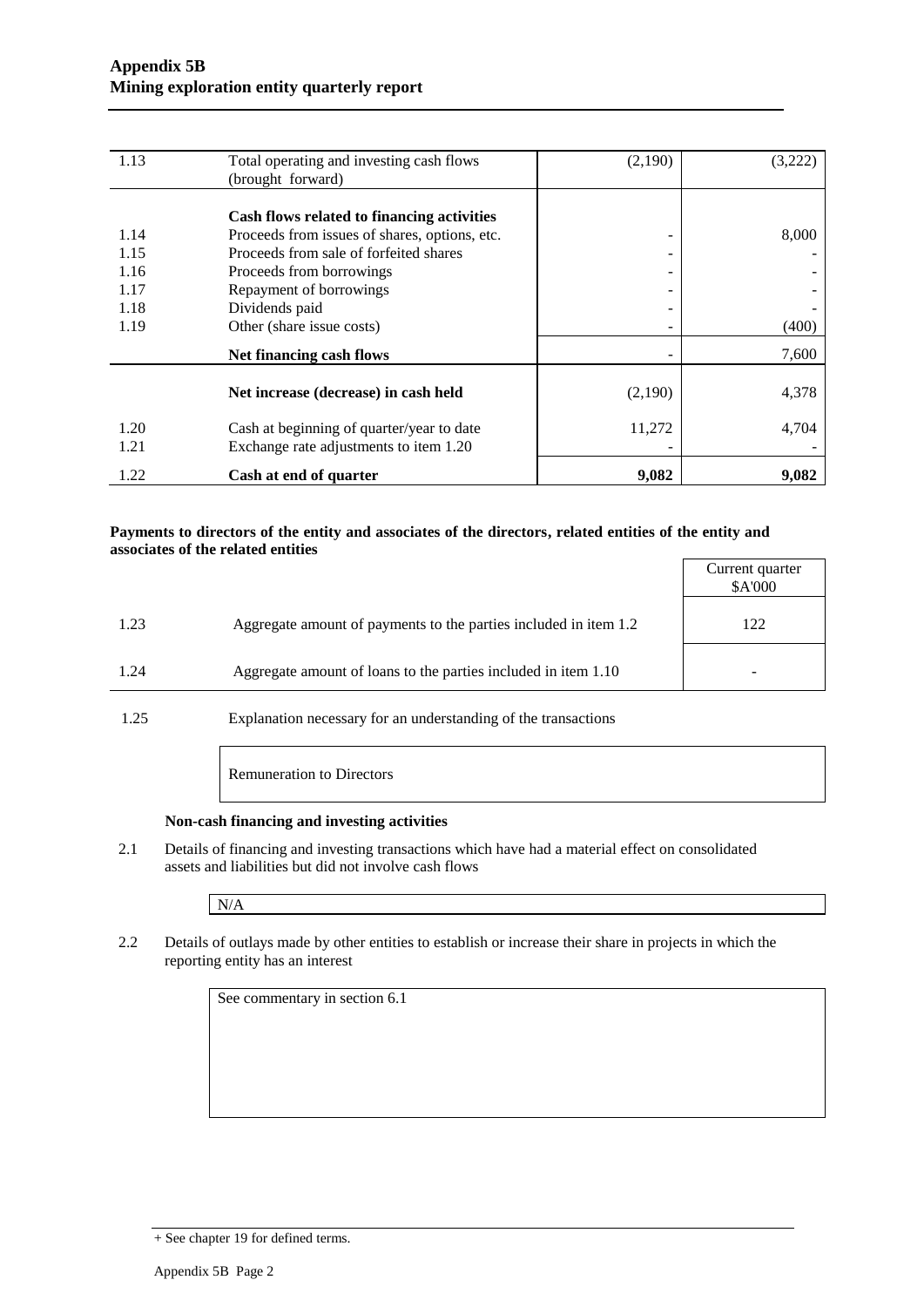#### **Financing facilities available**

*Add notes as necessary for an understanding of the position.*

|     |                             | Amount available<br>\$A'000 | Amount used<br>\$A'000 |
|-----|-----------------------------|-----------------------------|------------------------|
| 3.1 | Loan facilities             | -                           | -                      |
| 3.2 | Credit standby arrangements | -                           |                        |

#### **Estimated cash outflows for next quarter**

| 4.1 | Exploration and evaluation | \$A'000<br>2,500 |
|-----|----------------------------|------------------|
| 4.2 | Development                |                  |
| 4.3 | Production                 |                  |
| 4.4 | Administration             | 400              |
|     | <b>Total</b>               | 2,900            |

#### **Reconciliation of cash**

| Reconciliation of cash at the end of the quarter (as<br>shown in the consolidated statement of cash flows) to<br>the related items in the accounts is as follows. |                                                  | Current quarter<br>\$A'000 | Previous quarter<br>\$A'000 |
|-------------------------------------------------------------------------------------------------------------------------------------------------------------------|--------------------------------------------------|----------------------------|-----------------------------|
| 5.1                                                                                                                                                               | Cash on hand and at bank                         | 585                        | 510                         |
| 5.2                                                                                                                                                               | Deposits at call                                 | 8.497                      | 10,762                      |
| 5.3                                                                                                                                                               | Bank overdraft                                   |                            |                             |
| 5.4                                                                                                                                                               | Other (provide details)                          |                            |                             |
|                                                                                                                                                                   | <b>Total: cash at end of quarter</b> (item 1.22) | 9,082                      | 11.272                      |

<sup>+</sup> See chapter 19 for defined terms.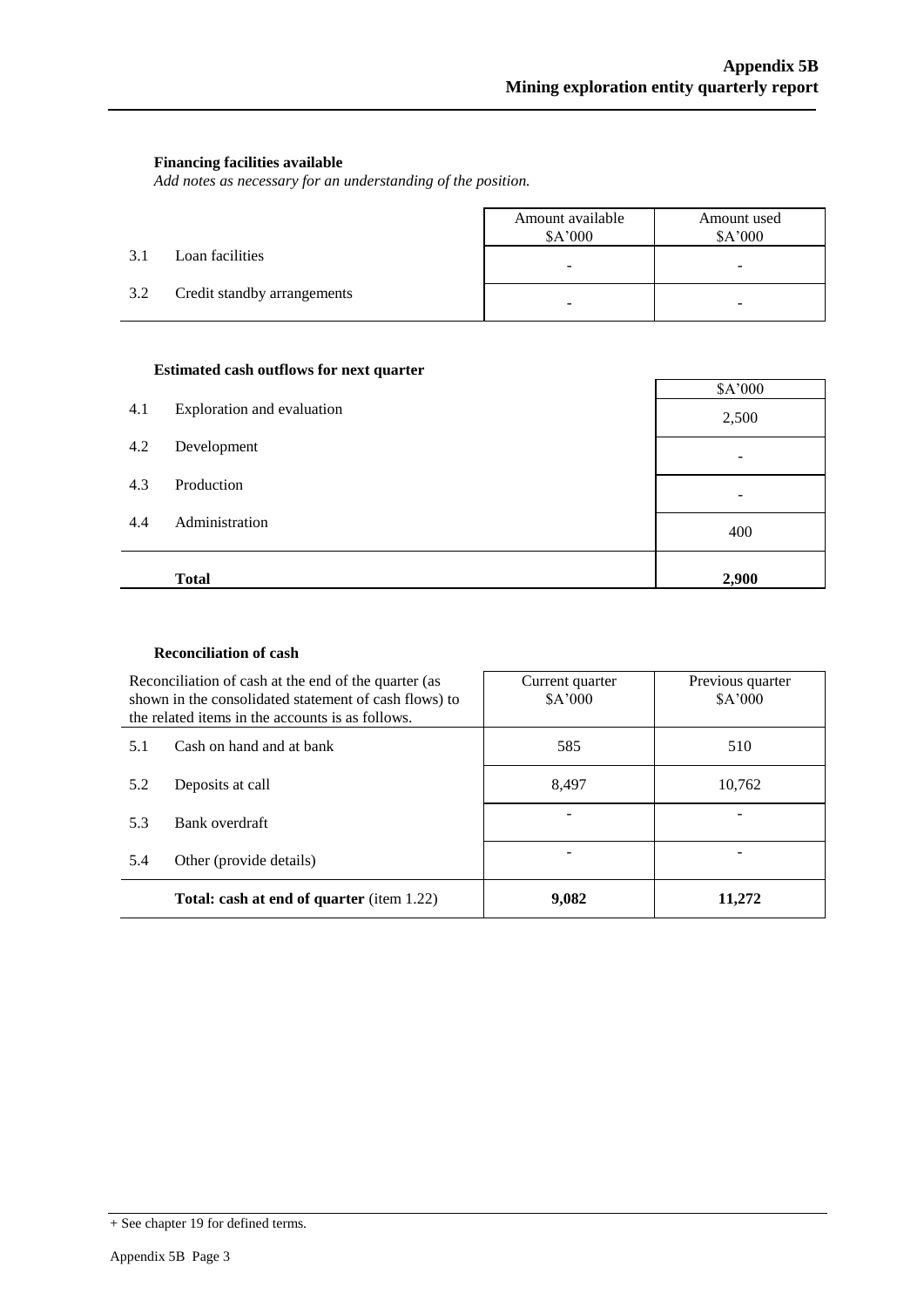**Changes in interests in mining tenements**

|     |                         | Tenement reference | Nature of interest    | Interest at  | Interest at |
|-----|-------------------------|--------------------|-----------------------|--------------|-------------|
|     |                         |                    | (note (2))            | beginning of | end of      |
|     |                         |                    |                       | quarter      | quarter     |
| 6.1 | Interests in mining     |                    |                       |              |             |
|     | tenements relinquished, | Doolgunna Projects |                       |              |             |
|     | reduced or lapsed       |                    |                       |              |             |
|     |                         | E52/2282           | Farm-In Joint Venture | 100\%        | $49\% *$    |
|     |                         | E52/2313           | Farm-In Joint Venture | 100\%        | 49%*        |
|     |                         | E52/2466           | Farm-In Joint Venture | 100\%        | $49\% *$    |
|     |                         | E52/2275           | Farm-In Joint Venture | 63%          | $31\%*$     |
|     |                         | P52/1241           | Farm-In Joint Venture | 100\%        | $49\% *$    |
|     |                         |                    |                       |              |             |
|     |                         |                    |                       |              |             |
| 6.2 | Interests in mining     |                    |                       |              |             |
|     | tenements acquired or   |                    |                       |              |             |
|     | increased               |                    |                       |              |             |

*\*Exploration farm-in terms for Sandfire's Farm-in to Talisman's Doolgunna Projects were disclosed in Talisman's announcement on 20 December 2013 titled "Talisman Secures \$15M Joint Venture Farm-in Agreement with Sandfire".*

*As noted in the September 2015 quarterly activities report Sandfire provided formal Notice to Talisman that as of 30 September 2015 it had sole funded exploration expenditure at Talisman's Doolgunna Projects of \$10 million. Following the satisfactory audit of this expenditure a formal transfer of 51% of Talisman's interest in the Doolgunna Projects from Talisman to Sandfire was registered with the Department of Mines and Petroleum on the 17th December 2015.*

*During the December 2015 quarter, Sandfire subsequently provided a further formal Notice to Talisman stating it had solefunded a further \$5 million of exploration expenditure in order to earn an additional 19% interest in Talisman's interest in the Doolgunna Projects. Talisman is currently auditing this claimed expenditure before formally transferring an additional 19% in Talisman's interest in the Doolgunna Projects to Sandfire. The transfer is subject to satisfactory audit of the claim.*

<sup>+</sup> See chapter 19 for defined terms.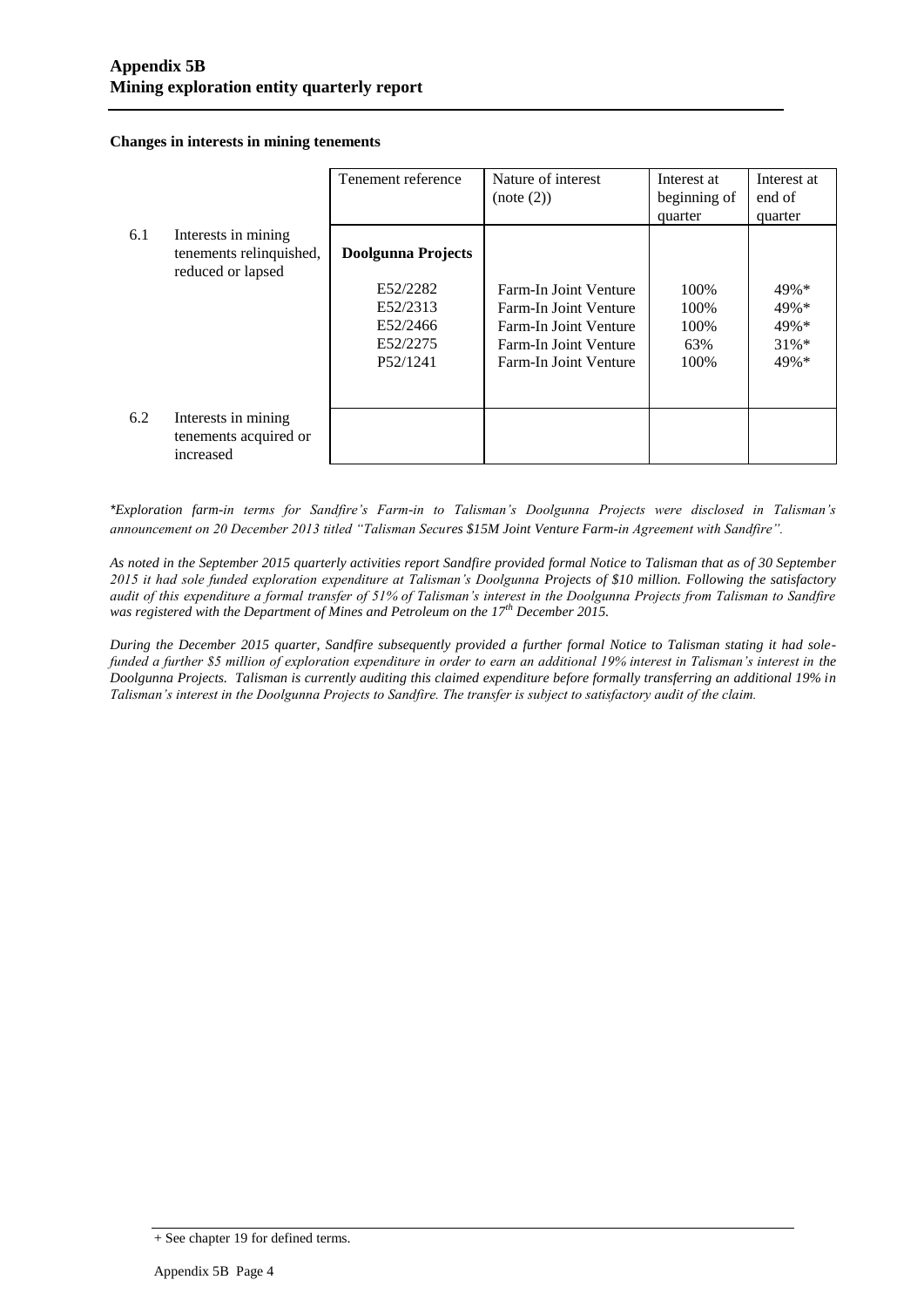#### **Issued and quoted securities at end of current quarter**

*Description includes rate of interest and any redemption or conversion rights together with prices and dates.*

|                   |     |                                                                                    | Total number             | Number<br>quoted         | Issue price per<br>security (see<br>note 3) (cents) | Amount paid up per<br>security (see note 3)<br>(cents) |
|-------------------|-----|------------------------------------------------------------------------------------|--------------------------|--------------------------|-----------------------------------------------------|--------------------------------------------------------|
|                   | 7.1 | <sup>+</sup> securities<br>Preference<br>(description)                             |                          |                          |                                                     |                                                        |
|                   | 7.2 | Changes during quarter<br>(a) Increases through<br>issues                          |                          |                          |                                                     |                                                        |
|                   |     | (b) Decreases through<br>returns of capital, buy-<br>backs, redemptions            |                          |                          |                                                     |                                                        |
|                   | 7.3 | <sup>+</sup> Ordinary securities                                                   | 148,559,904              | 148,559,904              |                                                     |                                                        |
|                   | 7.4 | Changes during quarter<br>(a) Increases through<br>issues<br>(b) Decreases through | $\overline{\phantom{m}}$ |                          |                                                     |                                                        |
|                   |     | returns of capital, buy-<br>backs                                                  |                          |                          |                                                     |                                                        |
|                   | 7.5 | <sup>+</sup> Convertible<br>debt securities<br>(description)                       |                          |                          |                                                     |                                                        |
|                   | 7.6 | Changes during quarter<br>(a) Increases through<br>issues                          | $\overline{\phantom{a}}$ |                          |                                                     |                                                        |
|                   |     | (b) Decreases through<br>securities matured,<br>converted                          | ÷,                       |                          |                                                     |                                                        |
| 7.7               |     | <b>Options</b> (description                                                        |                          |                          | Exercise price                                      | Expiry date                                            |
|                   |     | and conversion factor)                                                             | 150,000                  |                          | \$0.40                                              | 30/09/2016                                             |
|                   |     |                                                                                    | 175,000                  |                          | \$0.50                                              | 30/09/2016                                             |
|                   |     |                                                                                    | 175,000                  |                          | \$0.60                                              | 30/09/2016                                             |
|                   |     |                                                                                    | 562,500                  |                          | \$0.43                                              | 31/10/2016                                             |
|                   |     |                                                                                    | 562,500                  |                          | \$0.51                                              | 31/10/2016                                             |
|                   |     |                                                                                    | 562,500                  |                          | \$0.60                                              | 31/10/2016                                             |
|                   |     |                                                                                    | 562,500<br>150,000       |                          | \$0.69<br>\$0.90                                    | 31/10/2016<br>30/06/2017                               |
|                   |     |                                                                                    | 750,000                  | $\overline{a}$           | \$0.41                                              | 31/10/2017                                             |
|                   |     |                                                                                    | 750,000                  |                          | \$0.49                                              | 31/10/2017                                             |
|                   |     |                                                                                    | 750,000                  |                          | \$0.56                                              | 31/10/2017                                             |
|                   |     |                                                                                    | 750,000                  |                          | \$0.64                                              | 31/10/2017                                             |
|                   |     |                                                                                    | 125,000                  |                          | \$0.40                                              | 01/03/2018                                             |
|                   |     |                                                                                    | 125,000                  |                          | \$0.50                                              | 01/03/2018                                             |
|                   |     |                                                                                    | 125,000                  |                          | \$0.60                                              | 01/03/2018                                             |
|                   |     |                                                                                    | 125,000                  | $\overline{a}$           | \$0.70                                              | 01/03/2018                                             |
| 7.8               |     | Issued during quarter                                                              |                          | $\overline{a}$           |                                                     |                                                        |
| 7.9               |     | Exercised during quarter                                                           | $\Box$                   | $\overline{\phantom{a}}$ | L,                                                  | $\overline{\phantom{a}}$                               |
| 7.10              |     | Expired during quarter                                                             | $\qquad \qquad -$        |                          |                                                     |                                                        |
| $\overline{7.11}$ |     | <b>Debentures</b><br>(totals only)                                                 | $\frac{1}{2}$            | $\overline{\phantom{a}}$ |                                                     |                                                        |
| 7.12              |     | <b>Unsecured notes (totals</b><br>only)                                            | $\bar{\phantom{a}}$      | $\overline{a}$           |                                                     |                                                        |

+ See chapter 19 for defined terms.